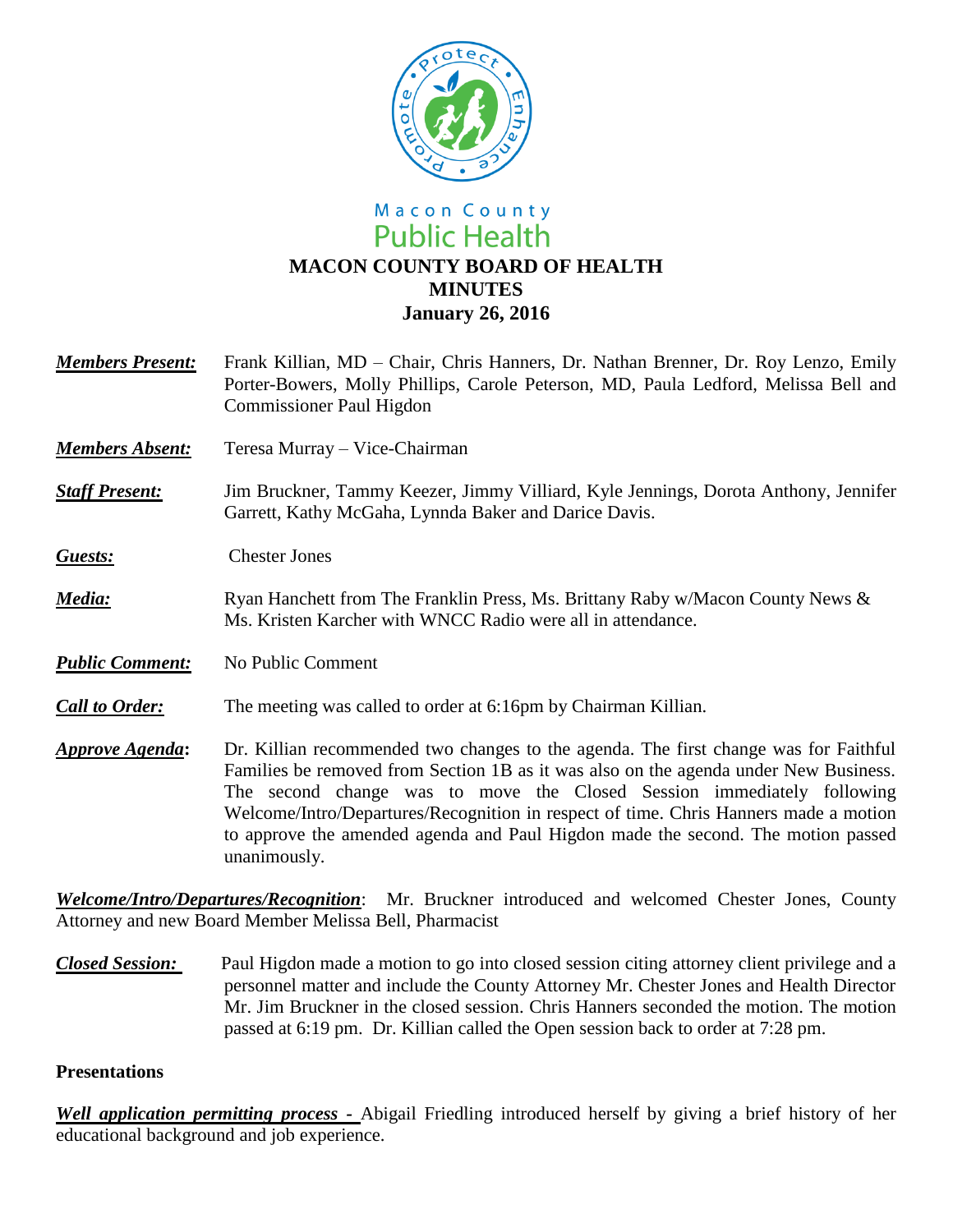Ms. Friedling then presented to the BOH a detailed report about the well grouts, permitting, and application processes (handout included). She talked about Abandoned Wells verses New Wells and Well Repairs and how the processes for each can vary greatly depending on many different factors.

Mr. Hanners asked how many man hours it takes from beginning to end for the well application permitting process.

Ms. Friedling said about one to two and a half hours. Kyle Jennings helped explain this in more detail. He said one and half to five hours can be spent to get a permit with an average of about three hours. It depends on the condition of the property, the driving time, where the system will be located, paperwork and so on. There are a lot of factors that affect the amount of time that is invested.

Mr. Hanners asked for clarification saying if there is an average of 3 hours and on permitting and 2 hours of grout inspection?

Mr. Jennings again explained in detail some different situations and said yes. Ms. Friedling said it takes her about two hours to create a permit. There is a lot of desk work involved.

Paul Higdon said that the well drillers are concerned about the length of time it takes to get a permit and the time it takes for the well grout. He asked if Environmental Health prioritizes the job requests.

Mr. Jennings responded yes. If an application is sitting there we will honor the scheduling commitment that has been made. Mr. Jennings noted that the turn- around times are much quicker than they previously have been.

Mr. Bruckner noted that we have eliminated three positions from Environmental Health since 2008. On site waste water has five inspectors. That includes the well inspectors as well.

Ms. Friedling noted that Environmental Health tries to do a "first come first serve" basis.

*Approve Minutes of Previous Meeting:* Carole Peterson made a motion to approve minutes. Emily Porter-Bowers 2nd the motion. Motion was approved

## **Old Business**

*Update – WIC* The new WIC nutritionist began yesterday. We will not be extending the contract with Nutrition Plus now that we have the nutrition position filled. The contract will end 1.31.2016. We the recruitment process for the other Nutritionist (WIC Director) position.

*Environmental Health Well Grout* Kyle Jennings asked if there was anything anyone wanted to contribute to the conclusion of the last meetings discussion.

Mr. Hanners said we need to smooth out our differences with the well drillers. He then asked about schedule differences between Environmental Health and the Well Drillers. He asked if well drillers called in on the night before wanting a well grout done the next morning would Environmental Health be able to honor that request.

Mr. Jennings said we are not obligated to meet that request based on state law, but we will do our best.

Molly Phillips asked how they would determine who gets served first if there were several called in the night before.

Mr. Jennings said we try to handle everything on a first come first served basis. There might be certain circumstances where that would change, but it would be on a case by case bases.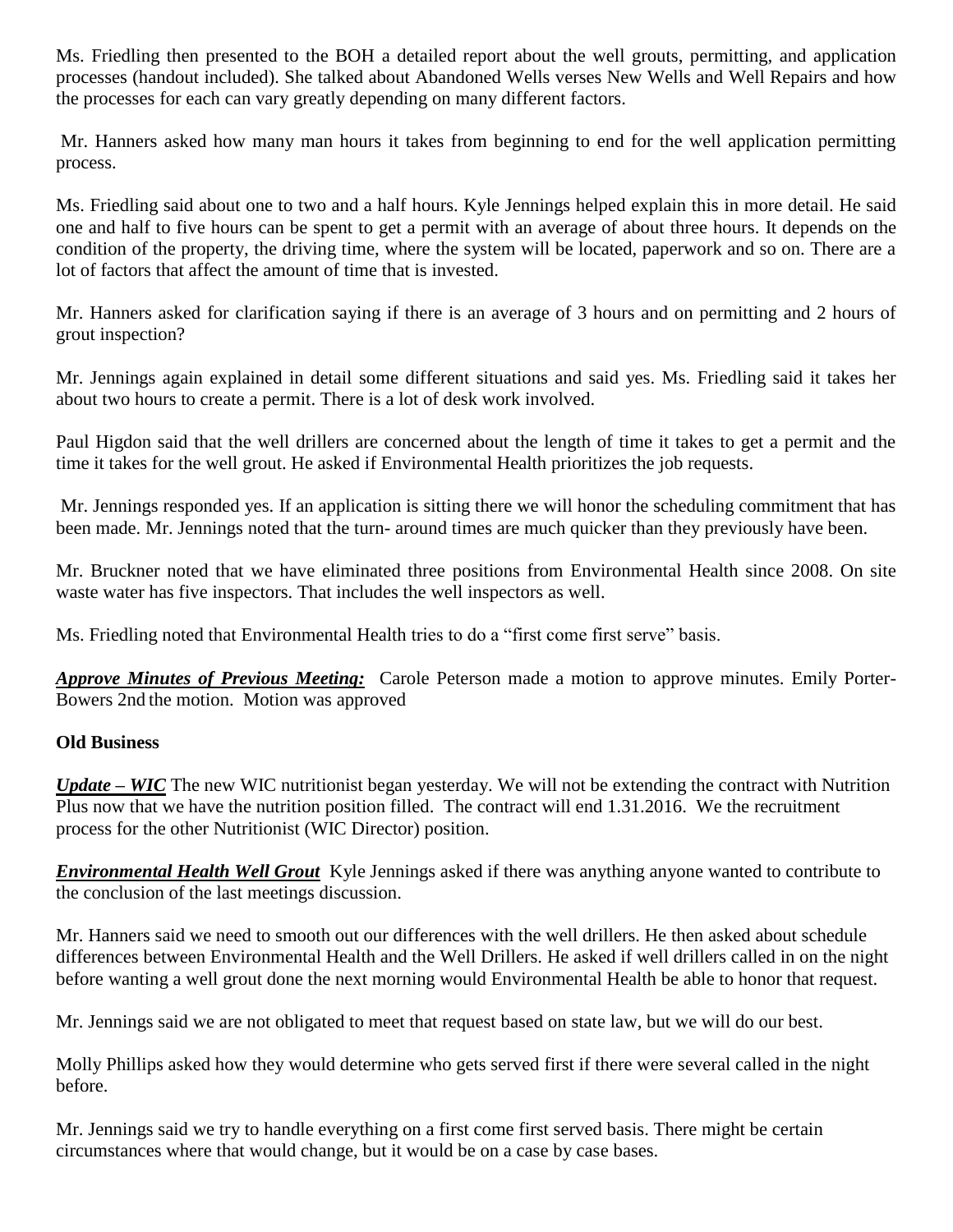Mr. Hanners asked if there is a policy requiring requests to be turned in by a certain time each day. Mr. Jennings said no there is nothing formal.

Mr. Bruckner said the time is based on the county business day. Mr. Hanners said it appears that Environmental Health has created a dependency from the well drillers.

Mr. Jennings said that there was a letter sent out asking well drillers to call in the day before. Most have been doing that.

## **New Business**

*Budget Process* Tammy Keezer gave an update on the budget process and a handout of the budget calendar from the County Manager was included.

Ms. Keezer noted that budget review and training will begin tomorrow. Section administrators will have a couple weeks to get budget information back to Ms. Anthony. The information will then be reviewed and finalized after working with the section managers. Programmatic goals, accomplishments and establish goals for next fiscal year will be reviewed. Generally in April we meet with the county manager and present budget to Board of Health for review then the public hearing is in June and final budget approval is in June.

Ms. Keezer asked if there were any questions.

Mr. Killian asked if we should have a Board of Health sub-committee to work on the budget.

Mr. Hanners feels that the budget is a major responsibility of the Board of Health and a sub-committee would be a good idea.

Mr. Hanners asked Mr. Bruckner what would need to be done to form such a sub-committee.

Mr. Bruckner said we meet with the department heads and work on 23 separate budgets. We don't just work on the county fiscal year; we also work on the Division of Public Health fiscal year and the federal fiscal year.

Mr. Bruckner invited anyone to come and join in on the process. Mr. Hanners said the committee could come back to the board with a recommendation. This might keep BOH from getting so tied down in a meeting about the budget.

Mr. Hanners asked if there was any other feedback.

Ms. Phillips thought a committee would be beneficial by giving the BOH a better understanding of the budget and how it all comes together.

Ms. Keezer said that the budget session calendar will be finalized and distributed tomorrow.

Mr. Bruckner said he was open to whatever the BOH would like to do.

Ms. Phillips asked if it would be beneficial for a small group to meet with Derek Roland, County Manager, during that budget session.

Mr. Bruckner said probably not because Mr. Roland has already reviewed the budget by that time and will only have a couple of questions.

The Board members will discuss this as individuals and let the Board know what their plan is. March 10 - 28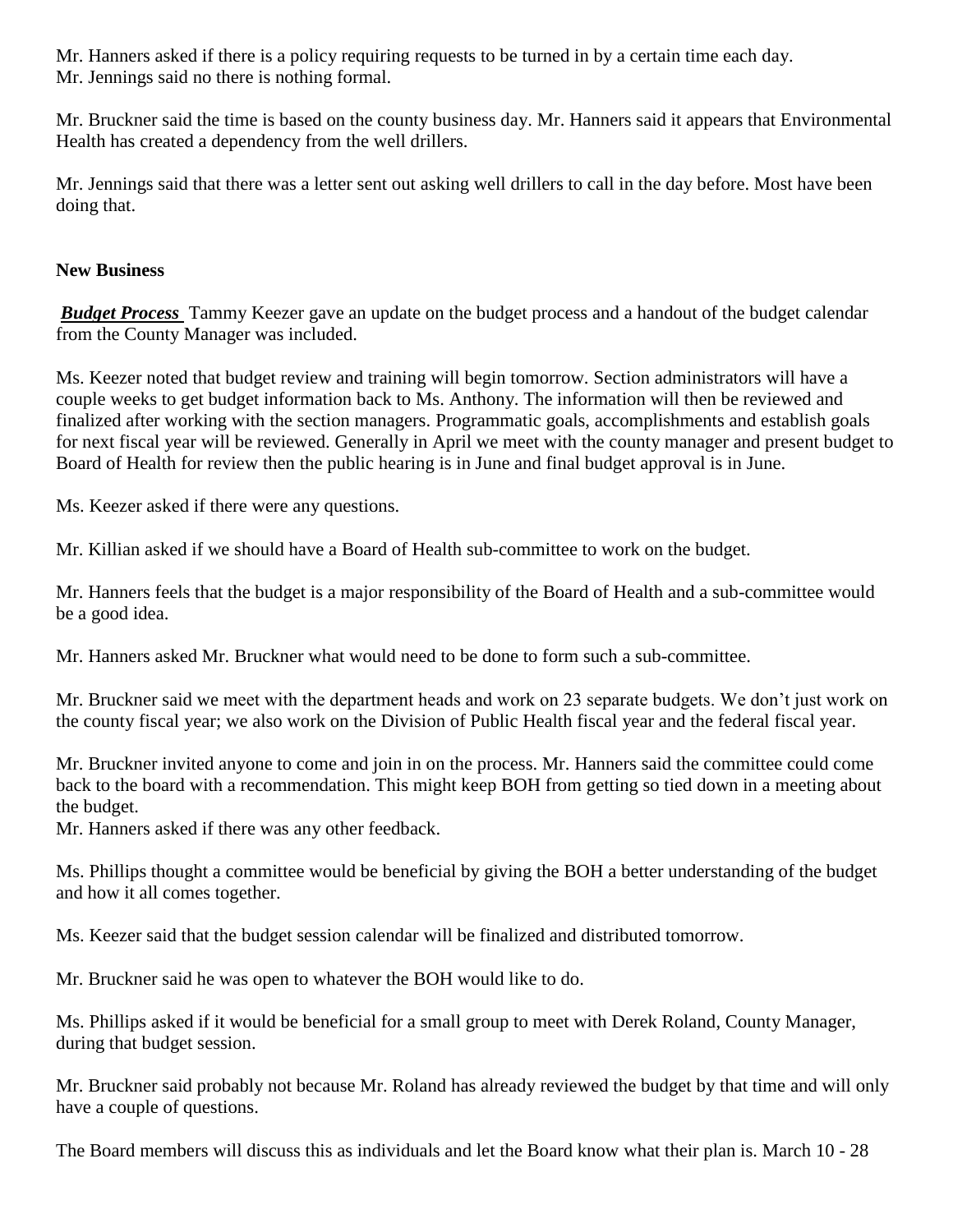*Budget Report* Dorota Anthony gave a report on the budget. She also included a handout that was presented to the board beforehand for their review. Ms. Anthony reported that MCPH is on target for revenue and expenditures and they are only using 26% of county money.

Ms. Anthony asked if there were any questions about the budget.

Mr. Killian asked what the yellow color meant under the adult dental column of the spreadsheet

Ms. Anthony said dental had spent a little bit more money than the target.

Mr. Bruckner mentioned cost settlement. We are still working with the state on cost settlement. We are not playing catch up anymore because of what happened with cost settlement.

*Faithful Families* Lynn Baker gave a brief description of Faithful Families. There was a handout for review presented to the board beforehand for their review. Ms. Baker said the goal of Faithful Families is to make a significant adjustment to the way people look at their overall health. Not just their body, but their mind and health as well. This program has been very successful. 95% of participants have made positive changes in at least on nutrition practice and 85% of participants have made positive changes in at least one food resource management practice.

Macon County is one of five counties that received the CDC's Obesity, Diabetes, Heart Disease and Stroke Prevention (ODHDSP) grant. MountainWise wants to work with at least10 faith communities in the region. MountainWise has paid for training and materials. Macon County is the model for this grant for the state. Holly Springs Baptist Church is the Case Study the state is modeling the program after. Our goal is to reach out to each faith based organization/community in the county if possible.

Mr. Hanners asked if MountainWise is a new program.

Ms. Baker said no, it is not new, but it has been revamped to model the way Holly Springs Baptist Church and MCPH ran their program.

Mr. Hanners asked if the state is adopting a program.

Ms. Baker said yes the state has adopted the program.

Mr. Hanners asked how is MountainWise funded?

Ms. Baker said through the county health education section along with the ODHDSP grant.

Mr. Hanners asked if they have the funds to go to other churches.

Ms. Baker said yes our goal is to offer the initial class and train the lay leaders of the faith community, who can in turn offer the information to more participants. At that point we would be there for support when needed, but not involved in the entire process.

Mr. Bruckner said we are there to help the faith communities assist to get their program going and then step back and let them take over.

Mr. Hanners asked why we are using county funds on churches.

Mr. Bruckner said because there is evidence that if you do a program through an already established group as opposed to having a meeting at the Health Department or somewhere else it helps participation levels.